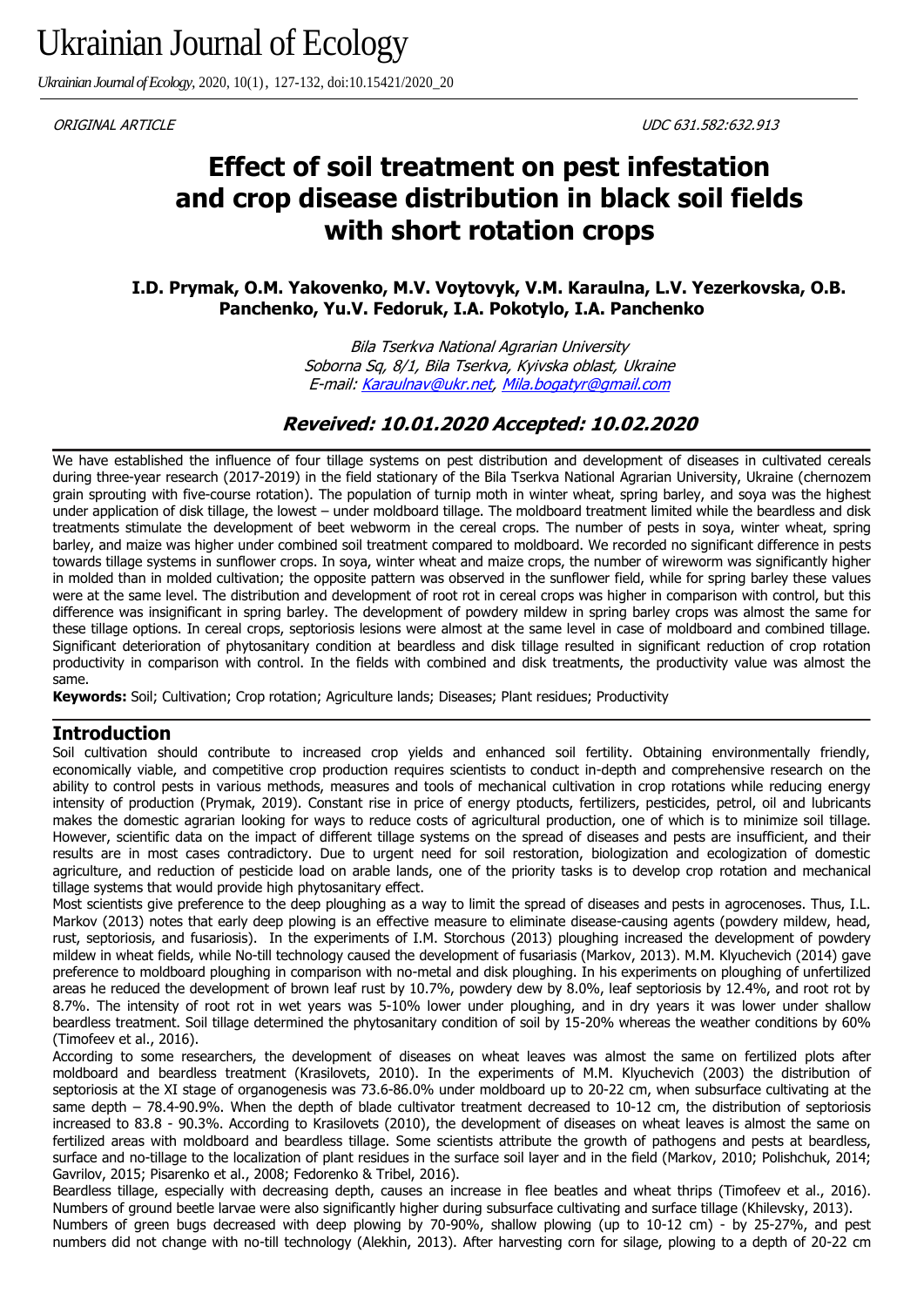provided by 7-11 times less population of turnip moth larvae as compared to flat-cutting and surface tillage. The reason for this is the root remains localized in the field and in the surface soil layer, which attract female turnip moth for egg-laying (Krasilovets, 2010). The high efficiency of stubble removal and subsequent deep plowing in reducing the number of green bugs on fallen grains and monocotyledon weeds was indicated by Borovskaya et al. (2013). Noting the growth of the total number of insects at shallow ploughing by 12-64% compared to ploughing, the researchers point to a greater number of useful species (lady beetles, predatory bugs) when using subsurface soil cultivator (Timofeev et al., 2016). In the experiments of Uman National Horticulture University the defeat of crops at five-field crop rotation by disease-causing agents and pests was higher at moldboard tillage rather than at beardless treatment, and the increase of tillage depth improved the phytosanitary condition. Some researhers recommended plowing up to a depth of 15-17 cm for the soya, of 25-27 cm for spring wheat, barley, spring rape, and oil flax (Koval, 2019; Koval et al., 2018).

The purpose of our research was to establish the influence of four systems of soil cultivation on the distribution of pests and the development of diseases among cultivated plants and the productivity of field grain-and-pastoral five-field crop rotation scheme in the Right Bank Forest Steppe of Ukraine.

#### **Material and Methods**

Our research was conducted during 2017-2019 on the experimental field of the Bila Tserkva National Agrarian University. The experiment was organized under conditions of stationary field crop rotation, where it was supposed to study four systems of main tillage (Table 1) and four schemes of fertilization: zero - without fertilization, the first - 8 tons of manure +  $N_{76}P_{64}K_{57}$ ; the second -12 tons of manure +  $N_{95}P_{82}K_{72}$ ; the third - 16 tons of manure +  $N_{112}P_{100}K_{86}$  for each hectare of arable land.

|                | <b>Field</b> | <b>Crops</b>                              | Soil tillage*          |                               |               |               |
|----------------|--------------|-------------------------------------------|------------------------|-------------------------------|---------------|---------------|
|                |              |                                           | 1                      | $\overline{\mathbf{2}}$       | з             | 4             |
|                |              |                                           | moldboard<br>(control) | <b>beardless</b>              | combined      | mulching      |
|                |              |                                           |                        | depth (cm) and tillage system |               |               |
| 1              |              | Soya                                      | $16-18(p.)$            | $16-18$ (dr.)                 | $16-18$ (dr.) | $10-12$ (md.) |
| $\overline{2}$ |              | Winter<br>wheat+siderate<br>white mustard | $10-12$ (md.)          | $10-12$ (dr.)                 | $10-12$ (md.) | $10-12$ (md.) |
| 3              |              | Sunflower                                 | $25-27(p.)$            | 25-27 (dr.)                   | $25-27(p.)$   | $10-12$ (md.) |
| $\overline{4}$ |              | Barley+siderate<br>white mustard          | 10-12 (md.)            | $10-12$ (dr.)                 | $10-12$ (md.) | $10-12$ (md.) |
| 5              | .            | Corn<br>$\cdots$                          | 25-27 (p.)             | 25-27 (dr.)                   | 25-27 (dr).   | $10-12$ (md.) |

**Table 1.** Tillage and crop rotations systems.

p - plow, md. – mulching disk, dr. – deep ripper

We present the results of studies on pest and disease distribution from the first level (system) of crop fertilization in crop rotation, which provides the application of N<sub>30</sub>P<sub>40</sub>K<sub>30</sub> for soya, of N<sub>100</sub>P<sub>70</sub>K<sub>50</sub> for winter wheat, N<sub>15</sub>P<sub>15</sub>K<sub>15</sub> for two fileds of post-harvest mustard, 20 tons of manure +  $N_{50}P_{50}K_{35}$  for sunflow\*er,  $N_{50}P_{40}K_{40}$  for barley, 20 tons of manure +  $N_{120}P_{90}K_{100}$  for corn. The population of soya, winter wheat and spring barley were studied for four schemes of fertilizers. Soil under experience - black soil is typical deep, low humus, medium loam.

Repetition in the experiment is three times, the crop acreage was 171  $m^2$  and the record plot was 112  $m^2$ . Moldboard was treated with a plough PLN-3-35, chisel GR- 3,4, disk - with a harrow BDT- 3. Calculation of turnip moth larvae was carried out in spring when the soil layer temperature was 15-20 cm through 10°C. Eight soil samples were taken from each plot using a wooden square frame of 0.25 m<sup>2</sup> (0.5  $\times$  0.5 m) and the number of caterpillars was counted (Tribel et al., 2001).

Counting of beet webworm meadow moth larvae in cocoons after overwintering was performed on two diagonals of each area of the plots using a wooden square frame. Living and dead caterpillars were counted from 16 soil samples (Tribel et al., 2001). In spring, the number of wireworms larvae was determined from soil samples of 0.25  $m^2$  area at a depth of 0.5 m (Omeluta et al., 1986). The helminthosporic root rot was taken into account in the phase of full sprouts. Samples were taken four times from one running meter of the row of cultivated plants in each area of experience. Dark brown spotting was counted on the E.E. Geschel scale in the phase of milky ripeness of winter wheat grain and spring barley on the upper second and third leaves (Tribel et al., 2001). We determined the defeat of upper three leaves and internodes by powdery dew in the phase of milky ripeness of winter wheat grain and spring barley on the E.E. Geshel scale. We also selected forty stems of cultivated plants in two non-contiguous repetitions for accounting (Omeluta et al., 1986). We defined the lesion of cereals with septoriosis in the phase of milky ripeness on the first four leaves on the E.E. Geshel scale. We selected 40 crop stalks in two non-contiguous repetitions for accounting (Omeluta et al., 1986). White rot was counted in the phase of soya and sunflower flowering. 10 samples were taken from 10 plants (Omeluta et al., 1986).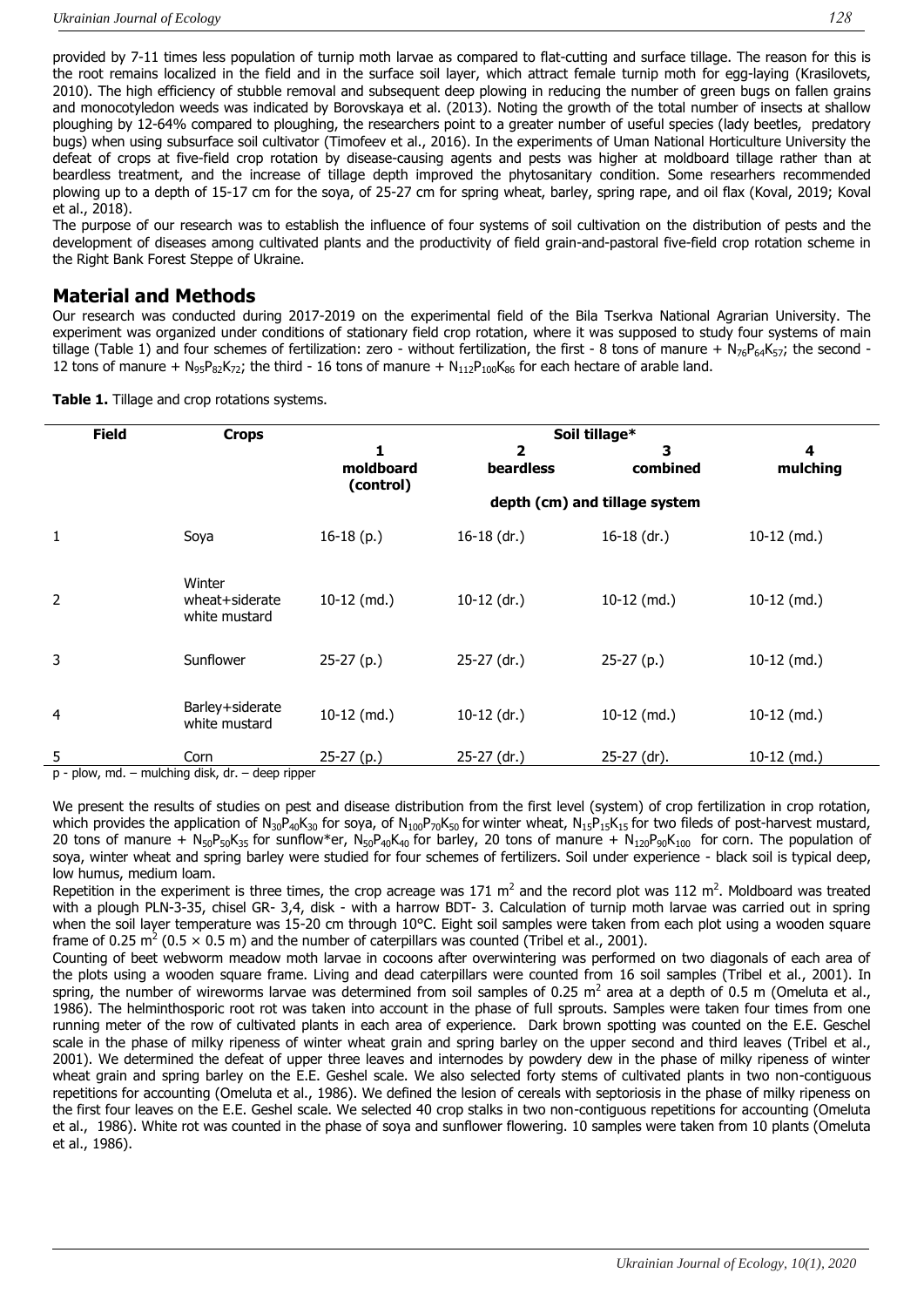### **Results**

The narrow specialization of majority of forest-steppe farms in Ukraine for the production of cereals and oilseeds causes a widespread spread of pests, the development of which is usually related to the soil.

Minimization of mechanical soil tillage by replacing moldboard plowing with no-shallow, surface and zero tillage is accompanied by intensive pest development. The main source of pest spread is plant residues left in the surface layer of the soil and in the field after milling, shallow, superficial or zero tillage. As soil is the main habitat and breeding ground for pests, pest numbers and activity are highly dependent on cultivation methods and depth. The most common pests in our experiments were winter shovel, meadow moth, lined click beetle and common click beetle. In the fields of soya, winter wheat and spring barley the lowest infestation of winter shovel larvae was recorded after molding-up treatment, while the highest infestation was recorded during permanent disk plowing. Obviously, during the control treatment there is a mechanical destruction or damage to the caterpillars, and the pest larvae are also destroyed by entomophages, and the lower soil layers (10-20, 20-30 cm) are brought to the field surface (Table 2).

Table 2. Infestation of crops by turnip moth larvae depending on soil tillage and fertilization systems, specimen/m<sup>2</sup>.

|               | fertilizers            | <b>Tillage</b>         |           |          |          |  |
|---------------|------------------------|------------------------|-----------|----------|----------|--|
| <b>Crops</b>  |                        | moldboard<br>(control) | beardless | combined | mulching |  |
|               | <b>No fertilizers</b>  | 0.64                   | 1.03      | 0.71     | 1.16     |  |
| Soya          | $N_{30}P_{40}K_{30}$   | 0.71                   | 1.17      | 0.81     | 1.32     |  |
|               | $N_{40}P_{60}K_{40}$   | 0.78                   | 1.31      | 0.90     | 1.49     |  |
|               | $N_{60}P_{80}K_{60}$   | 0.84                   | 1.44      | 0.99     | 1.63     |  |
|               | <b>No fertilizers</b>  | 0.80                   | 0.97      | 0.91     | 1.02     |  |
| Winter weat   | $N_{100}P_{70}K_{50}$  | 0.88                   | 1.19      | 1.05     | 1.23     |  |
|               | $N_{125}P_{90}K_{70}$  | 0.95                   | 1.34      | 1.18     | 1.40     |  |
|               | $N_{150}P_{110}K_{80}$ | 0.98                   | 1.45      | 1.25     | 1.50     |  |
|               | <b>No fertilizers</b>  | 0.41                   | 0.57      | 0.32     | 0.59     |  |
| <b>Barley</b> | $N_{50}P_{40}K_{40}$   | 0.48                   | 0.69      | 0.42     | 0.74     |  |
|               | $N_{60}P_{50}K_{50}$   | 0.56                   | 0.85      | 0.52     | 0.91     |  |
|               | $N_{70}P_{60}K_{60}$   | 0.63                   | 0.99      | 0.60     | 1.07     |  |

Some research (Storchous, 2013; Korniychuk et al., 2014) indicate deterioration of conditions of overwintering turnip moth larvae after deep ploughing. In soya, winter wheat and spring barley crops, the number of pest larvae after moldboard was 0.74, 0.90, and 0.52 specimens/m<sup>2</sup>, after beardless tillage - 1.24, 1.24, and 0.78; after no-till – 0.85, 1.10, and 0.47; after permanent shallow tillage - 1.40, 1.29, and 0.83 specimens/m<sup>2</sup>. The HIP<sub>0.05</sub> for the above crops was 0.09, 0.08, and 0.06 specimens/m<sup>2</sup>. Thus, for the first two above-mentioned crops, this indicator was higher after chisel treatment by 67.6 and 37.8%, for the combined one by 14.9 and 22.2%, and after disk treatment by 89.2% and 43.3%, respectively, than in control. In barley crops, the larvae numbers were 9.6% lower after moldboard-beardless tillage compared to moldboard, but this difference was not significant. Constant shallow and beardless exceeded the larvae number in control by 59.6% and 50.0% respectively.

Decrease of turnip moth population in spring barley agrocenosis at combined treatment in comparison with moldboard was obviously connected with deep plowing under the predecessor of this crop (sunflower) that allowed to remove vegetative remains of soya, winter wheat and other crops into deep soil layers (15-25 cm). With increasing fertilizer rates, the infestation of agrocenosis by turnip moth larvae also increased. When more fertilizers were applied, the number of turnip moth increased in winter wheat crops by 31.1%, 39.8%, 39.4%, and 40.5% respectively in soya crops; by 22.5%, 49.5%, 37.4% and 47.1% in winter wheat crops; by 53.7%, 73.7%, 87.5%, and 81.4% in spring barley crops. Thus, the negative impact of fertilizers on the number of turnip moth larvae in winter wheat agrocenosis increased after chisel and permanent shallow tillage, in spring barley crops it increased after combined tiilage, where it was most expressed. In agrocenoses of soya the influence of fertilizers was almost the same at all types of tillage.

Average pest population in agrophytocenosis of soya, winter wheat and spring barley was 1.06, 1.13, and 0.67 specimen/m<sup>2</sup>, respectively. A significant decrease of this indicator in spring barley was associated with crop rotation, where the predecessor was sunflower with the application of white mustard siderate. Thus, the systematic shallow disk plowing and constant variable depth beardless tillage provided better conditions for development and overwintering of the turnip moth than the variants with periodic plowing in crop rotation.

The types of soil tillage also had a rather noticeable impact on the turnip moth population. Moulding treatment limited the development of this pest, while beardless and disk treatments, on the contrary, stimulated its distribution. Obviously, turning the soil over with a plough, when the upper and lower parts of the cultivated layer of black soil are moved mutually, had a negative impact on wintering larvae in the surface layers of soil. In addition, the plough mechanically damages the cocoons of the turnip moths. Thus, in agrobioceneses of soya the pest number was the lowest and made 0.40 specimens/m<sup>2</sup> after the moldboard. In case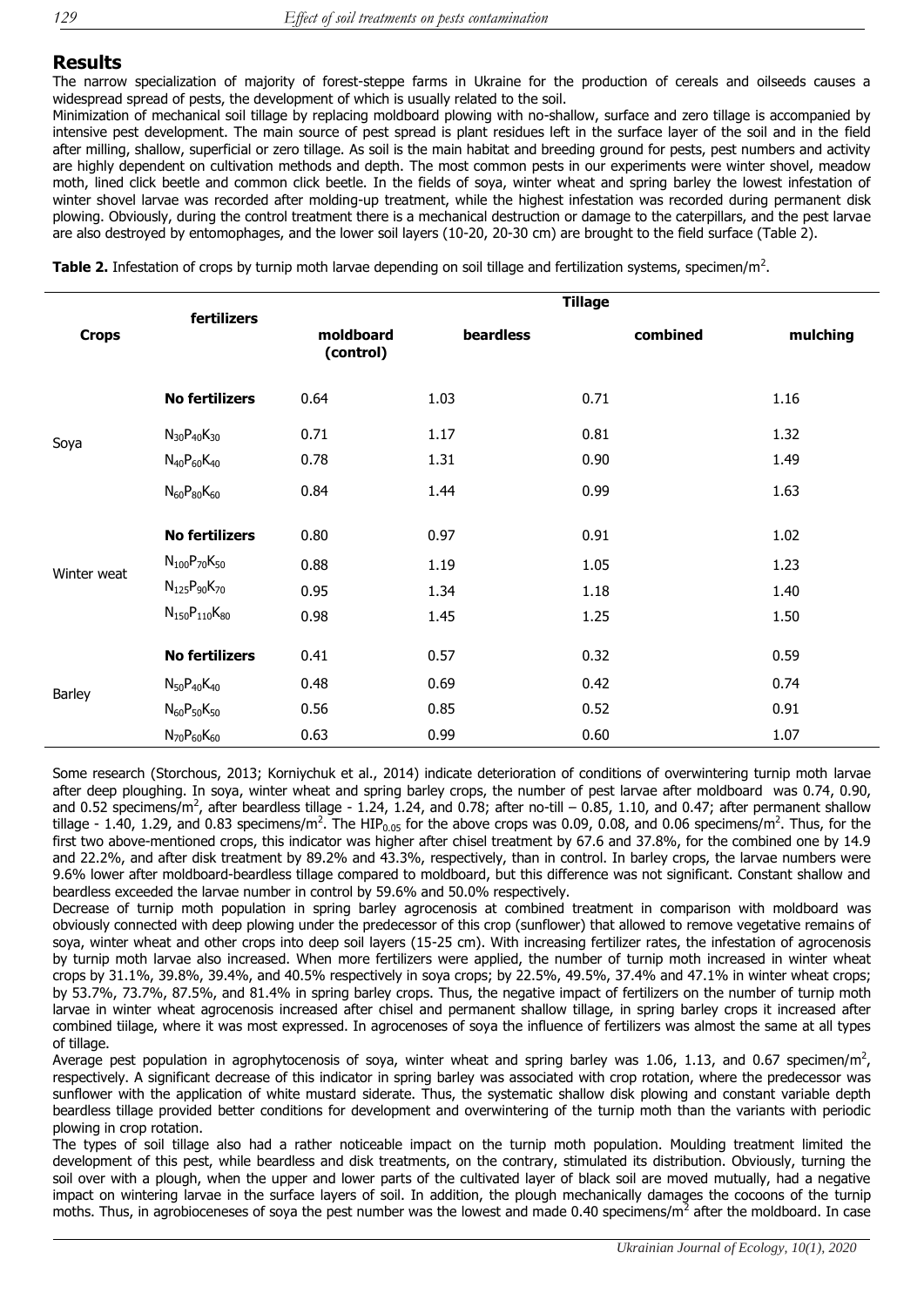of beardless and mulching tillage this index increased by 27.5% and 20.0%, respectively, and in case of combined tillage the deviation from control was within the limits of experience error (Table 3).

In agrocenoses of winter wheat, sunflower, spring barley, and corn the number of pests was higher at chisel processing by 20.7, 55.6%, 35.5%, and 118.2%, respectively, and at constant shallow tillage was higher by 17.2, 38.9, 29.0, and 90.9%, than in control. In combined treatment vaariant, this indicator was higher than in control, however, the difference between these values was insignificant, which was associated with deep plowing under oilseed crops.

Table 3. Infestation of crops by turnip moth and wireworm larvae under different tillage, specimen/m<sup>2</sup>.

|                         | <b>Larvae infestation</b>     |                  |                 |                |                     |                               |                  |                                            |                 |                     |
|-------------------------|-------------------------------|------------------|-----------------|----------------|---------------------|-------------------------------|------------------|--------------------------------------------|-----------------|---------------------|
| <b>Turnip moth</b>      |                               |                  |                 |                |                     |                               |                  | lined click beetle and common click beetle |                 |                     |
| <b>Crop</b><br>rotation | <b>Tillage</b>                |                  |                 |                |                     |                               |                  |                                            |                 |                     |
|                         | <b>Moldboard</b><br>(control) | <b>Beardless</b> | <b>Combined</b> | <b>Mulchig</b> | HIP <sub>0.05</sub> | <b>Moldboard</b><br>(control) | <b>Beardless</b> | <b>Combined</b>                            | <b>Mulching</b> | HIP <sub>0.05</sub> |
| Soya                    | 0.40                          | 0.51             | 0.43            | 0.48           | 0.05                | 0.25                          | 0.40             | 0.31                                       | 0.39            | 0.05                |
| Winter<br>wheat         | 0.58                          | 0.70             | 0.63            | 0.68           | 0.05                | 0.18                          | 0.32             | 0.23                                       | 0.30            | 0.04                |
| Sunflower               | 0.18                          | 0.28             | 0.21            | 0.25           | 0.04                | 2.24                          | 3.37             | 2.01                                       | 3.26            | 0.09                |
| Barley                  | 0.31                          | 0.42             | 0.36            | 0.40           | 0.04                | 0.71                          | 0.90             | 0.76                                       | 0.88            | 0.06                |
| Corn                    | 0.11                          | 0.24             | 0.15            | 0.21           | 0.03                | 1.94                          | 2.58             | 2.04                                       | 2.47            | 0.07                |

During the surveys in sunflower and corn agrocenosis we recorded insignificant amount of turnip moth in spring, which is due to relatively early harvesting of winter wheat and spring barley and planting of green mass of siderates. Females of the pest lay eggs in July-August, when winter wheat and barley are no longer in the field, and therefore the larvae of the second generation are deprived of a source of food. The highest density of turnip moth population was recorded in winter wheat field, especially at disk and beardless processing (0.68 and 0.70 specimen/m<sup>2</sup>, respectively), which is associated with the late harvesting of the predecessor (soya) and the presence of good forage base for the pest and conditions of transition to wintering. Significant decrease in pest numbers after deep ploughing occurred due to mechanical damage to the cocoons and their movement by the plough to the lower parts of the arable soil layer.

At the experimental sites we found Agriotes larvae, which feeding on germinated seeds and root system of Koeleria plants. While in our experimental variants the small weeds were dominataed and perennial grains were almost absent, we did not observe wide distribution of click beetle larvae.

In all agrocenoses, the number of wireworm larvae is significantly higher after beardless and disk treatment in comparison with moldboard (Table 3). In agrocenoses of soya, winter wheat, and corn, the moldboard tillage caused a greater reduction in pest population than combined treatment. The opposite pattern was observed in sunflower crops, while we established the equivalence of both tillage systems for spring barley interms of pest abundance. Thus, after chisel and disk treatments, the number of wireworms increased by 60.0% and 56.0% in soya crops, by 77.8% and 66.7% in winter wheat crops, by 50.4% and 45.5% in sunflower crops, by 26.8% and 23.9% in spring barley crops, and by 33.0% and 27.3% in corn crops, respectively, compared with the control.

The number of click beetle larvae decreased after ploughing due to mechanical destruction by the plough and further damage from the birds and insects - spiders, ants, and bedbugs in the surface soil layer after turning over the treated layer. The number of wireworm larvae has decreased after the cultivated plants. Substantial increase in the number of click beetle larvae after milling and disk treatment after dicotyledonous crops is also due to increased infestation of Koeleria family weeds (rye brome, green foxtail, wild foxtail millet, barnyard millet).

The results of our previous studies convince us that after moldboard tillage the infestation was much lower, and the share of dicotyledonous weeds, such as redroot pigweed, fat hen, chickweed, etc. was increasing (Primak et al., 2018). It has been established that localization of plant residues in the upper soil layer after milling and disk treatment leads to the spread of pathogenic organisms. Thus, the distribution of helminthosporiotic root rot in the phase of winter wheat quenching was by 7.1 and 8.0% higher, respectively, and in spring barley it was higher by 5.1 and 6.0% than in the control. The disease development also had a similar pattern (Table 4).

The distribution and development of root rot in agrocenosis of grain spiked crops was higher after combined treatment than after moldboard. In spring barley sowing this difference was insignificant, which is obviously due to deep cultural plowing under their predecessor plants. Better humidification of arable and meter soil layers after ploughing and milling also limits the spread and development of the disease in our opinion by providing good turgor to plants.

We recorded the manifestation of helmintosporiosis in the form of dark brown spots on the leaf surface of cereal crops. In winter wheat crops, the manifestation and development of the disease was higher with the use of beardless treatment by 6.0 and 4.7%, with the use of moldboard-beardless treatment by 1.2 and 1.2, and with mulching treatment by 6.8 and 5.9% relative to control. A similar pattern was recorded in spring barley crops when using moldboard and combined treatment, but the difference was statistically insignificant.

During the earing phase of winter wheat, the distribution of powdery mildew when using chisel, combined, and shallow treatment was higher by 1.26, 1.06, and 1.31 times respectively compared to the control. The disease development in spring barley crops was practically at the same level with the use of moldboard and combined treatment, whereas with beardless and disk treatment it was 2.6 and 3.0% higher relative to the control.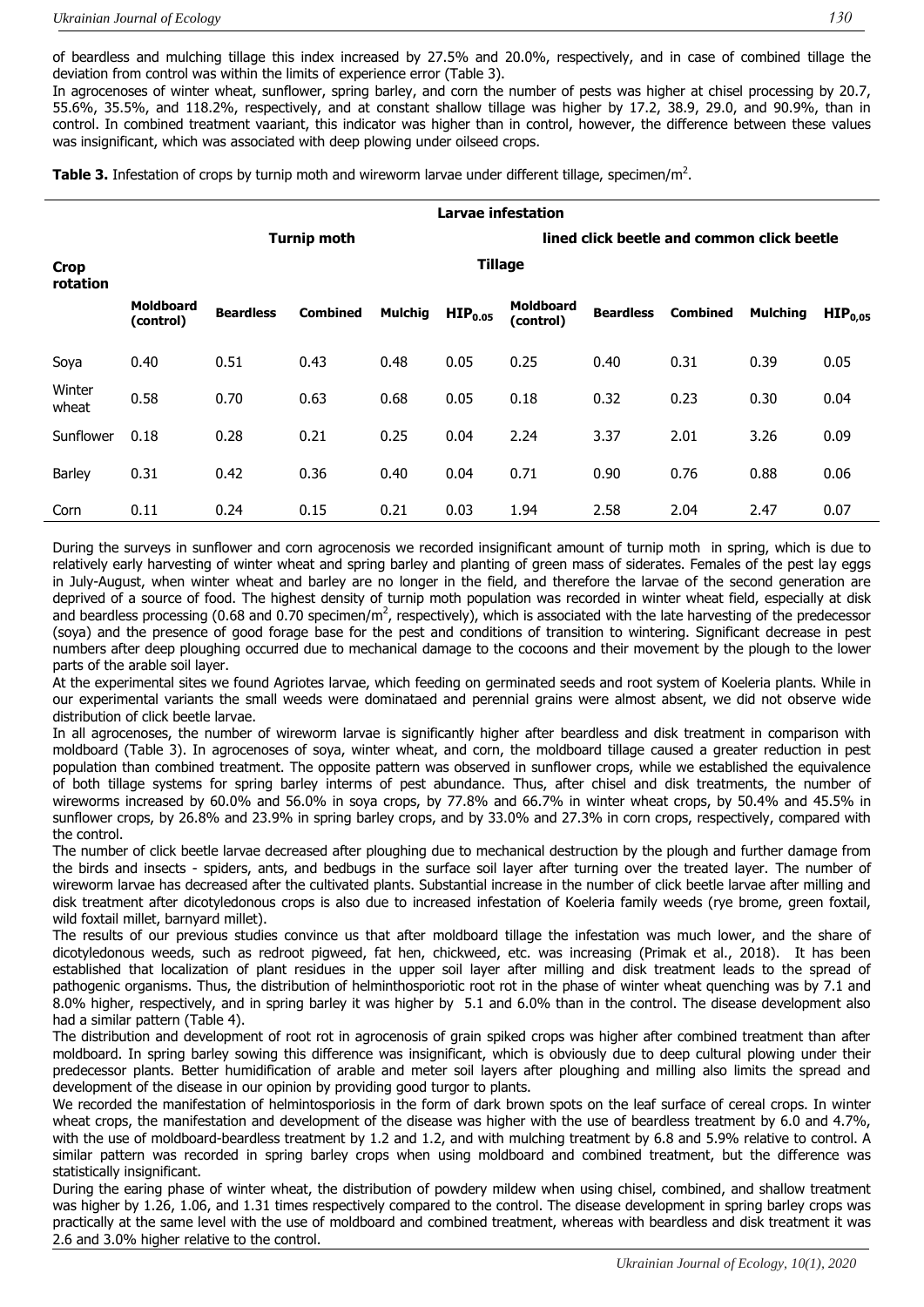**Table 4.** Disease distribution in cereal crops depending on tillage systems, %.

|                | Crops tillage          | <b>Helmintosporic root rot</b> |      | Dark brown spotting |                                                                            | <b>Powdery mildew</b> |      | <b>Septoria</b> |                    |
|----------------|------------------------|--------------------------------|------|---------------------|----------------------------------------------------------------------------|-----------------------|------|-----------------|--------------------|
|                |                        | <b>Distrubution</b>            |      |                     | Development Distrubution Development Distrubution Development Distrubution |                       |      |                 | <b>Development</b> |
| Winter<br>weat | Moldboard<br>(Control) | 17.5                           | 10.5 | 18.7                | 11.6                                                                       | 14.8                  | 8.5  | 22.4            | 12.8               |
|                | <b>Beardless</b>       | 24.6                           | 15.1 | 24.7                | 16.3                                                                       | 18.7                  | 11.2 | 26.5            | 17.5               |
|                | Combined               | 18.6                           | 11.2 | 19.9                | 12.8                                                                       | 15.7                  | 9.2  | 23.5            | 13.6               |
|                | Shallow                | 25.5                           | 16.4 | 25.5                | 17.5                                                                       | 19.4                  | 12.4 | 27.2            | 18.1               |
|                | HIP <sub>0,05</sub>    | 0.9                            | 0.7  | $1.1\,$             | 0.8                                                                        | 0.8                   | 0.6  | 1.3             | $1.0\,$            |
| <b>Barley</b>  | Moldboard<br>(Control) | 21.7                           | 12.8 | 21.7                | 15.4                                                                       | 17.8                  | 9.8  | 21.5            | 14.7               |
|                | <b>Beardless</b>       | 26.8                           | 15.4 | 26.7                | 18.9                                                                       | 23.4                  | 12.4 | 28.4            | 19.1               |
|                | Combined               | 22.4                           | 13.3 | 22.1                | 16.1                                                                       | 18.4                  | 10.3 | 22.2            | 15.4               |
|                | Shallow                | 27.7                           | 16.2 | 27.8                | 19.9                                                                       | 24.3                  | 12.8 | 29.3            | 19.9               |
|                | HIP <sub>0.05</sub>    | $0.8\,$                        | 0.6  | 0.9                 | 0.8                                                                        | $0.8\,$               | 0.6  | 1.2             | 0.9                |

Septoriosis was widespread in crops sown with yellow-brown spots on both sides of the leaf plate, where dark brown small picnics were formed over time. In the case of moldboard and beardless tillage, the level of spread and development of the disease was almost the same; in case of beardless disk tillage the disease rate was much higher with respect to control.

The most favorable conditions for the development of the causative agent of white rot in soya crops were observed in the phases of the beginning of bean formation and its ripening. The lesion was characterized by typical signs, especially in the lower part of the stem of the crop, near the root neck. Cotton-like white patina was observed on the stem of plants, the core tissue was rotting, and only the vascular-fibrous bundles remained intact. Leaves of the affected plants lost their turgor, withering and finally dried up.

Ploughing under soya and its predecessor with moldboard tillage was characterized by the highest damage of grain legumes and corn sowing. Under beardless and shallow tillage the manifestation of white rot in soya crops increased by 2.09% and 2.68%, respectively, and disease development increased by 2.30% and 2.82% relative to control at HIP<sub>0.05</sub> 0.94 and 0.81%. In corn sowing the most effective treatment was moldboard processing, at which the distribution and development of white rot was significantly lower – 3.10% and 2.82%, respectively, that was 1.97% and 1.59% less than with bearless tillage and 2.89 and 2.32% lower than at disk tillage. Application of deep plowing (combined treatment) even once per rotation decreased the soya and sunflower infestation compared to moldboard treatment, but this difference was insignificant. The crop rotation productivity was 4.43, 3.90, 4.30, and 3.83 t ha<sup>-1</sup> of dry matter under moldboard, beardless, combined, and disk treatments at HIP<sub>0.05</sub> 0.41 t ha<sup>-1</sup>, respectively (Table 5).

**Table 5.** Infestation of soya and sunflower crops with white rot depending on soil tillage systems, %.

| <b>Crops</b> | <b>Tillage</b>      | <b>Indicators</b>   |                    |  |  |
|--------------|---------------------|---------------------|--------------------|--|--|
|              |                     | <b>Distribution</b> | <b>Development</b> |  |  |
|              | Molbroad (control)  | 6.05                | 5.38               |  |  |
|              | <b>Beardless</b>    | 8.14                | 7.68               |  |  |
| Soya         | Combined            | 6.81                | 5.91               |  |  |
|              | Shallow             | 8.73                | 8.20               |  |  |
|              | HIP <sub>0.05</sub> | 0.94                | 0.81               |  |  |
| Sunflower    | Molbroad (control)  | 3.10                | 2.82               |  |  |
|              |                     |                     |                    |  |  |